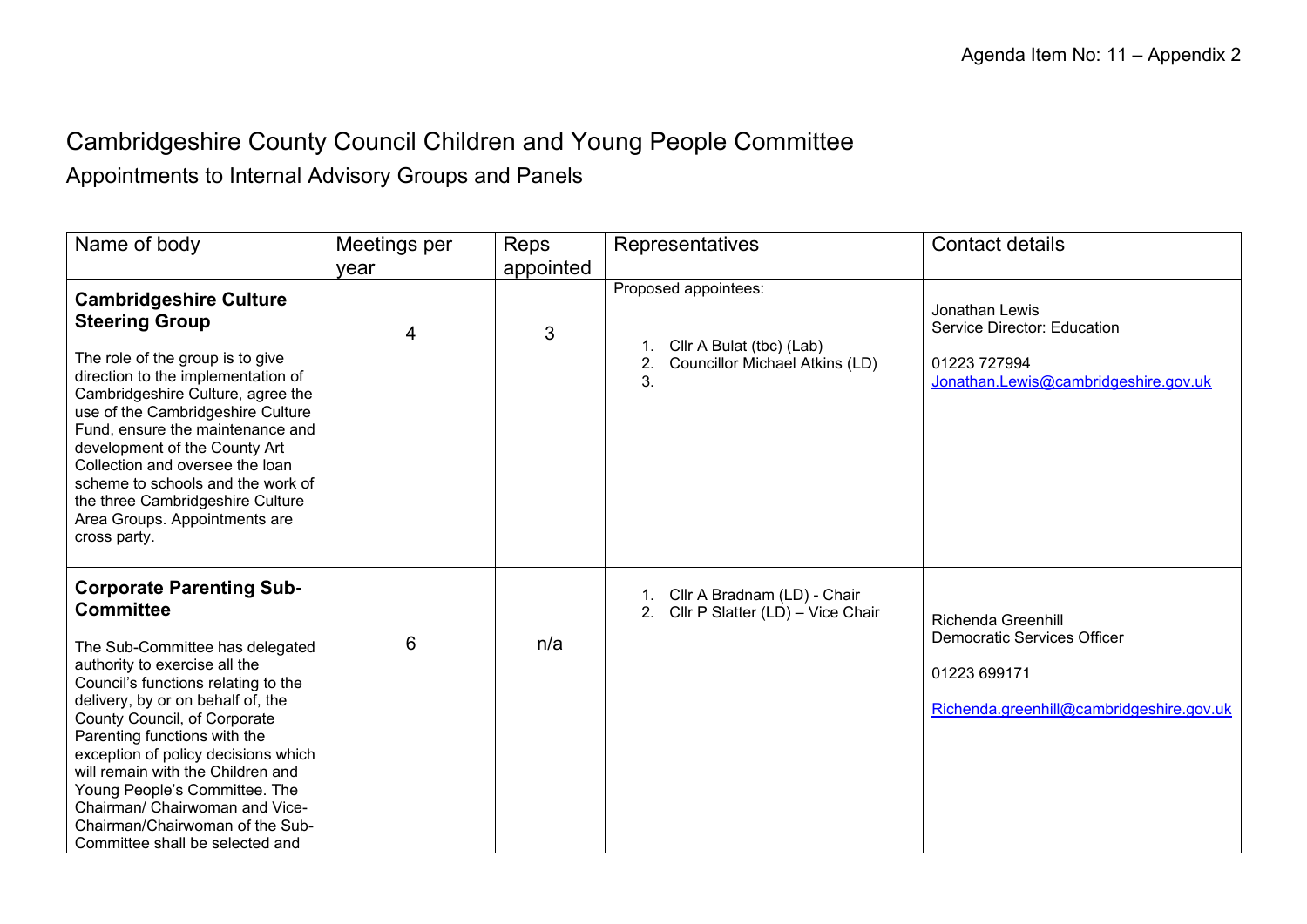| Name of body                                                                                                                                                                                                                                                                                                                                                        | Meetings per<br>year                | Reps<br>appointed | Representatives                                                                                                                                                                                                                                                                                                                                                                                        | <b>Contact details</b>                                                                                                              |
|---------------------------------------------------------------------------------------------------------------------------------------------------------------------------------------------------------------------------------------------------------------------------------------------------------------------------------------------------------------------|-------------------------------------|-------------------|--------------------------------------------------------------------------------------------------------------------------------------------------------------------------------------------------------------------------------------------------------------------------------------------------------------------------------------------------------------------------------------------------------|-------------------------------------------------------------------------------------------------------------------------------------|
| appointed by the Children and<br>Young People Committee.                                                                                                                                                                                                                                                                                                            |                                     |                   |                                                                                                                                                                                                                                                                                                                                                                                                        |                                                                                                                                     |
| <b>Educational Achievement</b><br><b>Board</b><br>For Members and senior officers to<br>hold People and Communities to<br>account to ensure the best<br>educational outcomes for all<br>children in Cambridgeshire.                                                                                                                                                 | 3                                   | 5                 | Proposed appointees:<br>Cllr Bryony Goodliffe (LAB)<br>Cllr M King (LD)<br>2.<br>3.<br>Cllr S Taylor (Ind)<br>4.<br>5.                                                                                                                                                                                                                                                                                 | Jonathan Lewis<br>Service Director: Education<br>01223 727994<br>Jonathan.Lewis@cambridgeshire.gov.uk                               |
| <b>Fostering Panel</b><br>Recommends approval and review<br>of foster carers and long term /<br>permanent matches between<br>specific children, looked after<br>children and foster carers. It is no<br>longer a statutory requirement to<br>have an elected member on the<br>Panel. Appointees are required to<br>complete the Panel's own<br>application process. | 2 all-day panel<br>meetings a month | $\mathbf{1}$      | Proposed appointees:<br>1. Councillor S King (Con)*<br>2. Vacancy* (on hold pending the<br>outcome of work on Panel<br>recruitment following a peer review<br>of the Fostering Panel in June<br>2020)<br>*Subject to successfully completing the<br>Panel's own application process.<br>Appointments on hold pending<br>consideration of the recommendations of<br>the Independent Remuneration Panel. | <b>Ricky Cooper</b><br>Assistant Director, Regional Adoption and<br>Fostering<br>01223 699609<br>Ricky.Cooper@cambridgeshire.gov.uk |
| <b>Joint Consultative</b><br><b>Committee (Teachers)</b><br>The Joint Committee provides an<br>opportunity for trade unions to<br>discuss matters of mutual interest<br>in relation to educational policy for<br>Cambridgeshire with elected<br>members.                                                                                                            | $\overline{2}$                      | 6                 | 1. Vacancy<br>Vacancy<br>3.<br>Vacancy<br>Vacancy<br>4.<br>5. Vacancy<br>6. Vacancy<br>(appointments postponed pending<br>submission of proposals on future<br>arrangements)                                                                                                                                                                                                                           | Jonathan Lewis<br>Service Director: Education<br>01223 727994<br>Jonathan.Lewis@cambridgeshire.gov.uk                               |